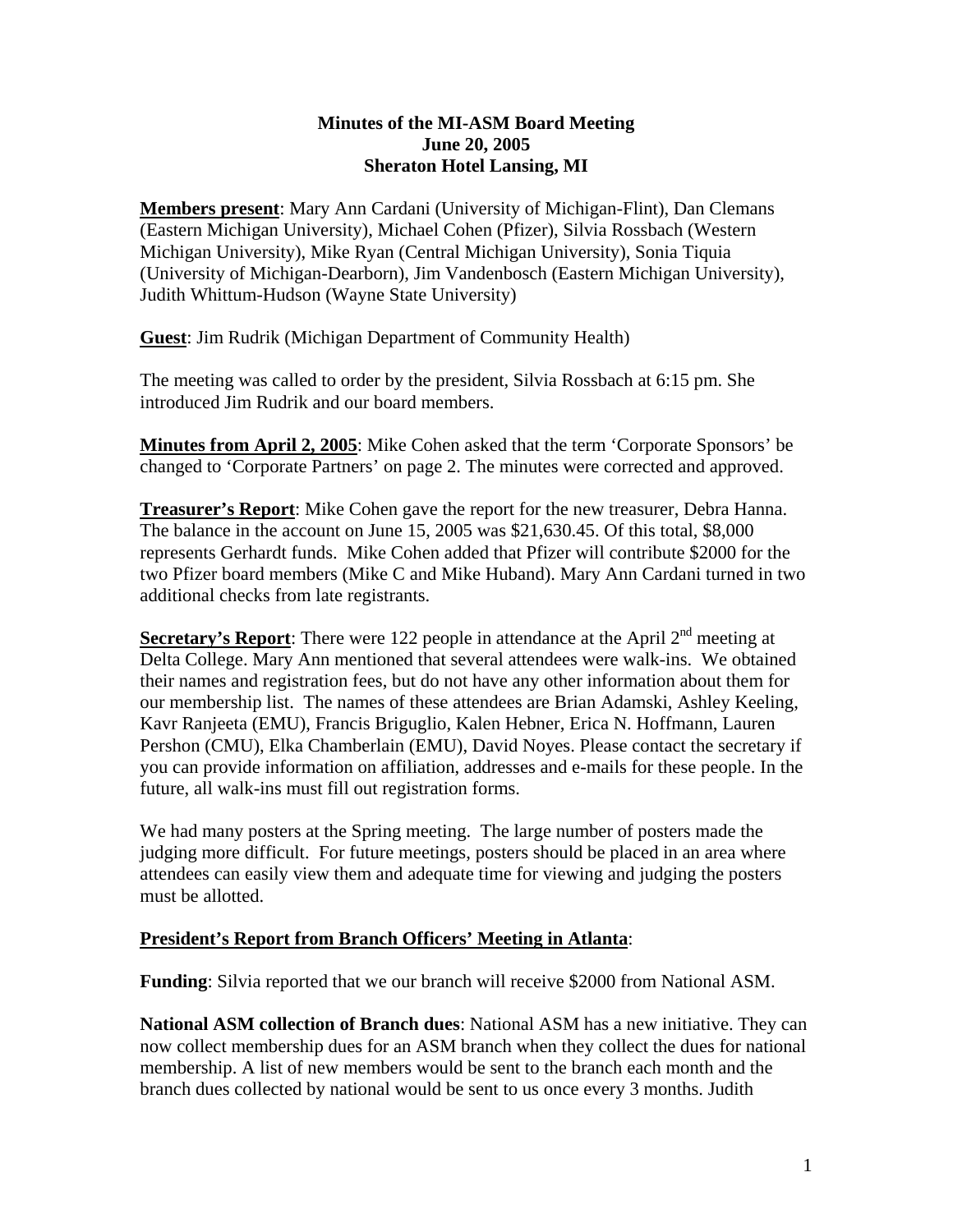pointed out that we will have to register our student members at our branch meetings since most do not belong to national ASM. She also suggested that we send out membership reminders to our branch members. Currently there are 71 MI-ASM members who are not national ASM members and 47 who are. National dues are collected in the Fall for the following year. At our branch meetings, members also pay in the Fall for the following year. If an attendee pays in the Spring, those dues are for the current year.

The Board voted to participate in this process, provided it does not alter our tax exempt status. The information about the new method for paying dues should be included in our newsletter.

**Other information from National meeting**: Silvia noted that Mike Schmidt presented some Meeting Planning software. This software would be available to ASM branches. Jeff Ram of MI-ASM is also working on some organizational software that we might use for meeting planning.

Interest in archived material was also expressed at the National meeting. MI-ASM archives are held in the Luther Library at Wayne State University.

**Fall Meeting**: The Fall Meeting on New Perspectives and Paradigms in Environmental Microbiology will be held October 8, 2005 at the Fairlane Education Center on the University of Michigan-Dearborn campus. The featured speakers are Dr. James Tiedje from Michigan State University, Dr. Matthew Fields from Miami University of Ohio and Dr. Darrell Chandler from Argonne Laboratories. Waksman Foundation Speaker, Dr. Kim Finer from Kent State University will present a workshop for microbiology educators. Sonia Tiquia, Dan Clemans and Silvia Rossbach are in charge of the meeting plans. Sonia has arranged for 2 classrooms to be used for the workshops. Each can hold 40 people. She has made arrangements for the food service, poster displays and hotel accommodations. The schedule for the meeting was hammered out and can be viewed at the MI-ASM website.

**The Fall newsletter**: The newsletter should be completed in early September. It is especially important to reach community college educators since the workshop is directed at microbiology education. Judith recommended that rather than send the newsletter electronically, we send out postcards directing people to the MI-ASM website. Dan lobbied for increasing interest in branch membership by getting microbiology educators more involved.

**Spring 2006 meeting**: The tentative sponsor is National Sanitation Foundation. Sue Bagley has expressed a desire to work with MI-ASM in the area of microbiology education. Perhaps Sue could do a workshop at the Spring meeting. Jeff Ram will also participate in planning the meeting.

**Employment postings**: After a discussion of the benefits and drawbacks of participating in the national ASM Employment Posting, members voted unanimously against it. We